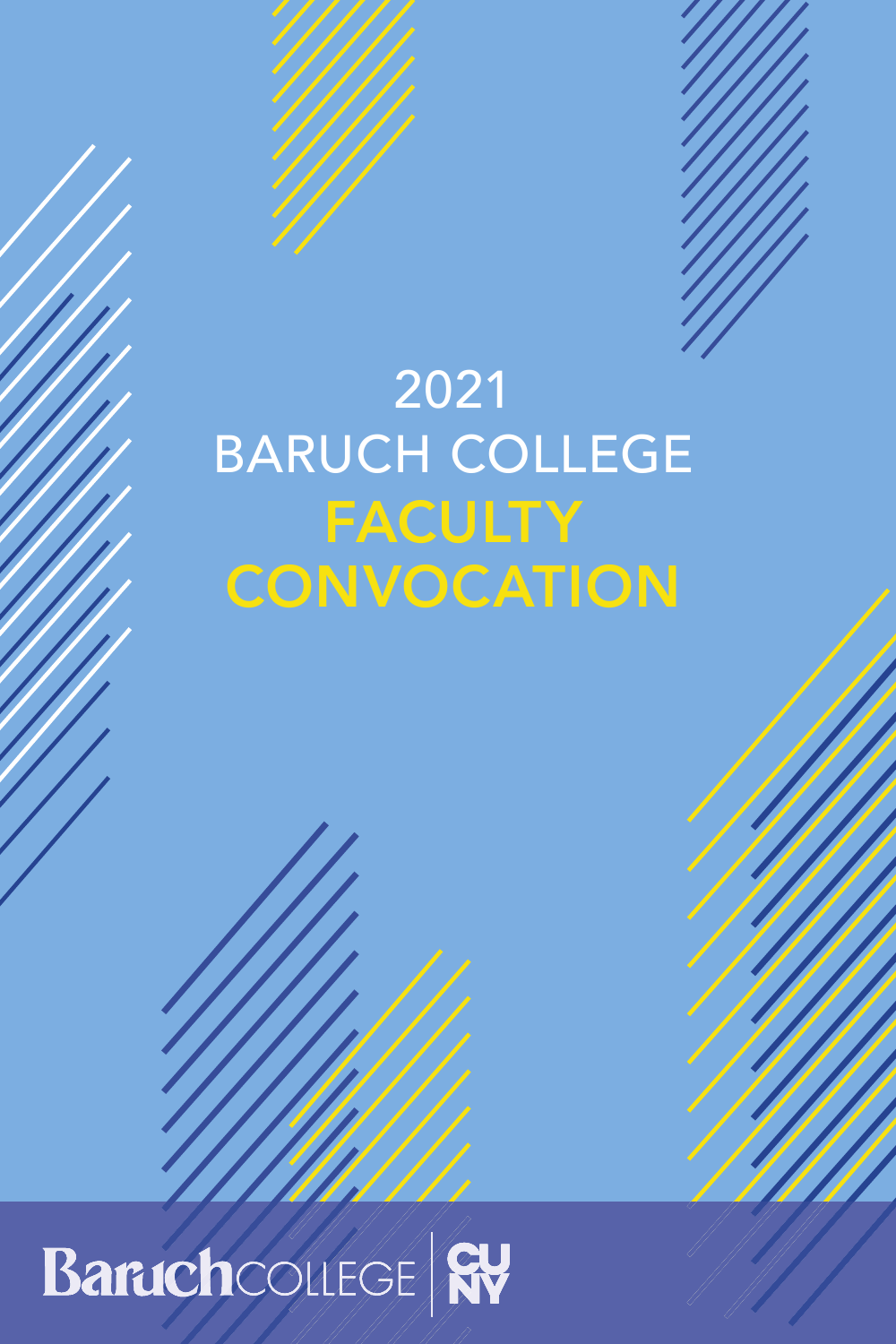## 2021 Bernard M. Baruch College Faculty Convocation

## Opening Remarks

Linda Essig Provost and Senior Vice President for Academic Affairs

Presentation of the Presidential Excellence Award Winners

S. David Wu

President

## Presentation of New Faculty

Jessica Lang Interim Dean, George and Mildred Weissman School of Arts and Sciences

> H. Fenwick Huss Willem Kooyker Dean, Zicklin School of Business

## Arthur Downing

Vice President for Information Services and Dean of the William and Anita Newman Library

*From Opening Night Through a Long Run* Provost Essig

> Closing Remarks President Wu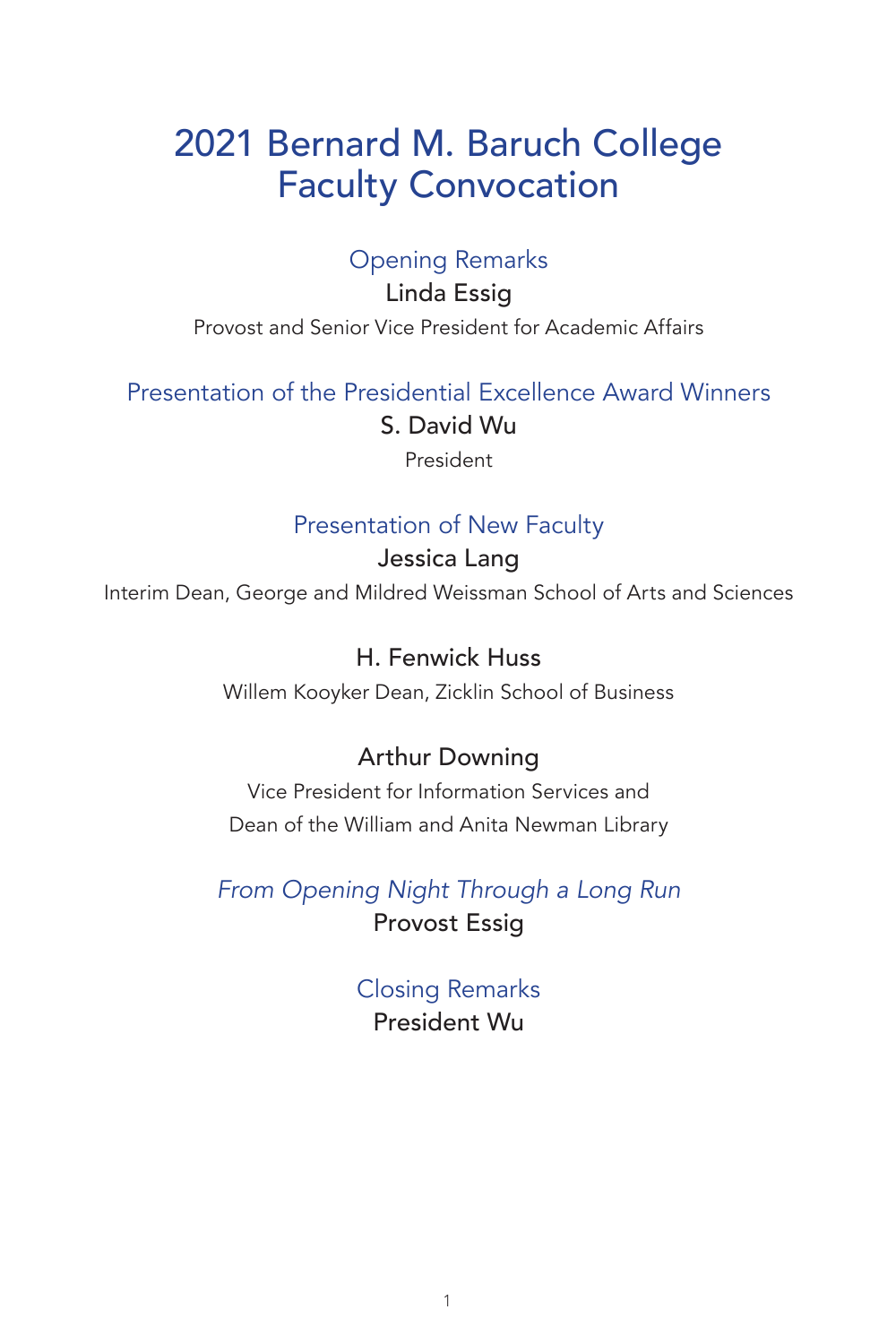#### 2021 PRESIDENTIAL EXCELLENCE AWARDS

## *Presidential Excellence Award for Distinguished Scholarship*

Sankar Sen

Professor and Lawrence and Carol Zicklin Chair in Corporate Integrity and Governance Allen G. Aaronson Department of Marketing and International Business Zicklin School of Business

#### *Presidential Excellence Award for Distinguished Service*

Allison Lehr Samuels Lecturer Narendra Paul Loomba Department of Management Zicklin School of Business Director, Center for Teaching and Learning

#### *Presidential Excellence Award for Distinguished Teaching (Full-time)*

Elisabeth Gareis Professor Department of Communication Studies George and Mildred Weissman School of Arts and Sciences

#### *Presidential Excellence Award for Distinguished Teaching (Full-time)* Rubia Valente

Assistant Professor Austin W. Marxe School of Public and International Affairs

#### *Presidential Excellence Award for Distinguished Teaching (Adjunct)*

James Armstrong Adjunct Assistant Professor Department of Communication Studies

George and Mildred Weissman School of Arts and Sciences

## NEW FULL-TIME FACULTY

## George and Mildred Weissman School of Arts and Sciences

Carolyn B. Abott Assistant Professor Department of Political Science

#### Jennifer Caroccio Maldonado Assistant Professor

Department of English

#### Karanja Carroll

Lecturer Doctoral Schedule Department of Black and Latino Studies

#### Karla Cornejo Villavicencio

Sidney Harman Visiting Professor Department of Journalism and the Writing Professions

#### Keisha Phillips-Kong

Substitute Assistant Professor Department of Psychology

#### Rojo Robles Mejias

Assistant Professor Department of Black and Latino Studies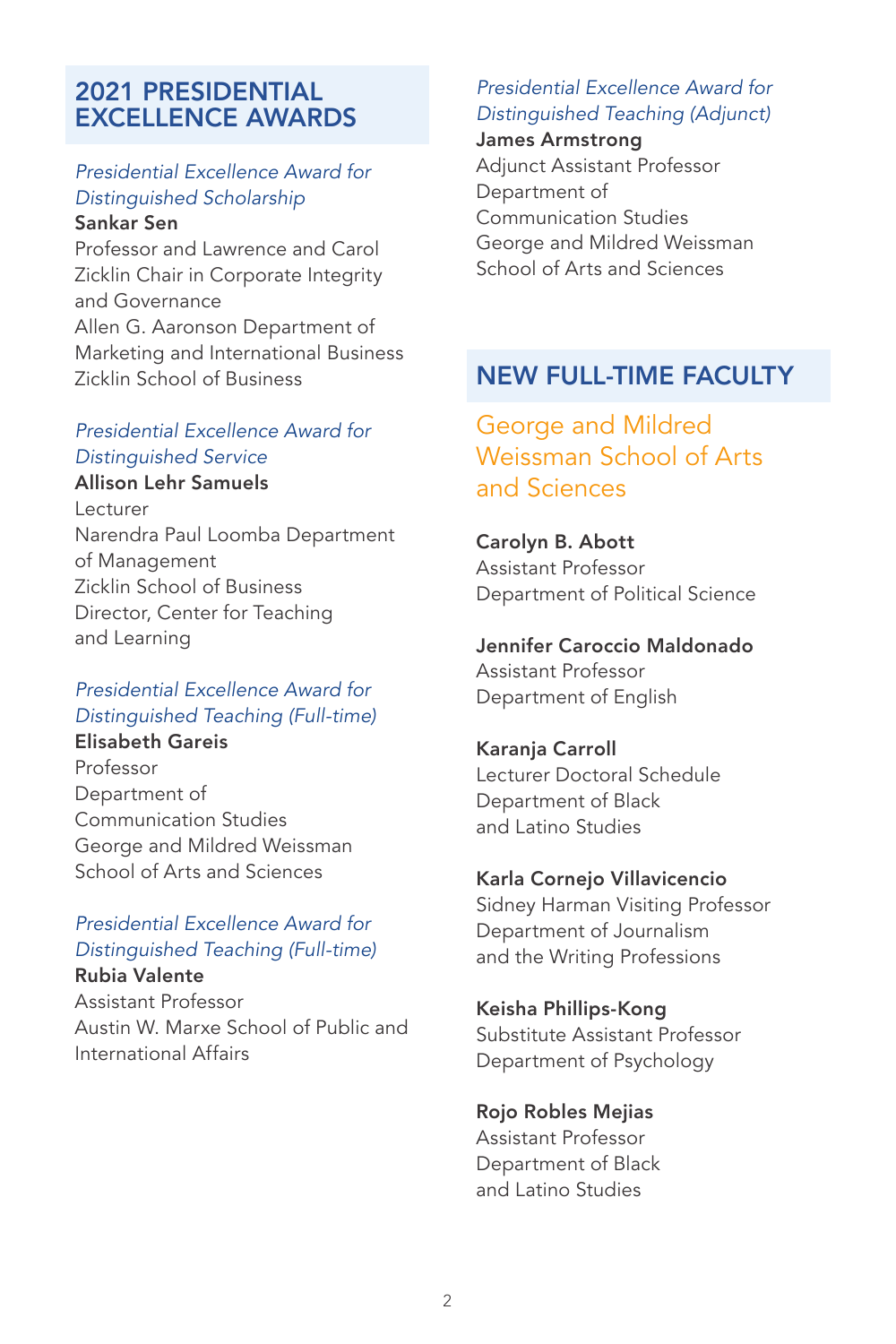Micheal Rumore Substitute Assistant Professor Department of English

Zully C. Santiago Lecturer Doctoral Schedule Department of Natural Sciences

Ersi Sotiropoulos Sidney Harman Visiting Professor Department of Journalism and the Writing Professions

## Zicklin School of Business

Ecem Basak Assistant Professor Paul H. Chook Department of Information Systems and Statistics

Alexander Chinco Assistant Professor Bert W. Wasserman Department of Economics and Finance

Eduardo Fuste Assistant Professor Stan Ross Department of Accountancy

Muneaki (Bruce) Iwadate Assistant Professor Bert W. Wasserman Department of Economics and Finance

Yanrong Jia Assistant Professor Stan Ross Department of Accountancy

Yuan-Mao Kao Assistant Professor Narendra Paul Loomba Department of Management

Eunhee Kim Assistant Professor Stan Ross Department of Accountancy Jooho Kim Assistant Professor Paul H. Chook Department of Information Systems and Statistics

Chung Eun Lee Associate Professor Paul H. Chook Department of Information Systems and Statistics

Sara Ryoo Lecturer Doctoral Schedule Narendra Paul Loomba Department of Management

Babak Somekh Lecturer Doctoral Schedule Bert W. Wasserman Department of Economics and Finance

Seyed Eshagh Ashraf Vaghefi Assistant Professor Paul H. Chook Department of Information Systems and Statistics

## Independent Units

Michele Costello Assistant Professor William and Anita Newman Library

Letitia Hazell Substitute Lecturer William and Anita Newman Library

Peggy Teich Substitute Lecturer William and Anita Newman Library

Elizabeth Yoon Assistant Professor William and Anita Newman Library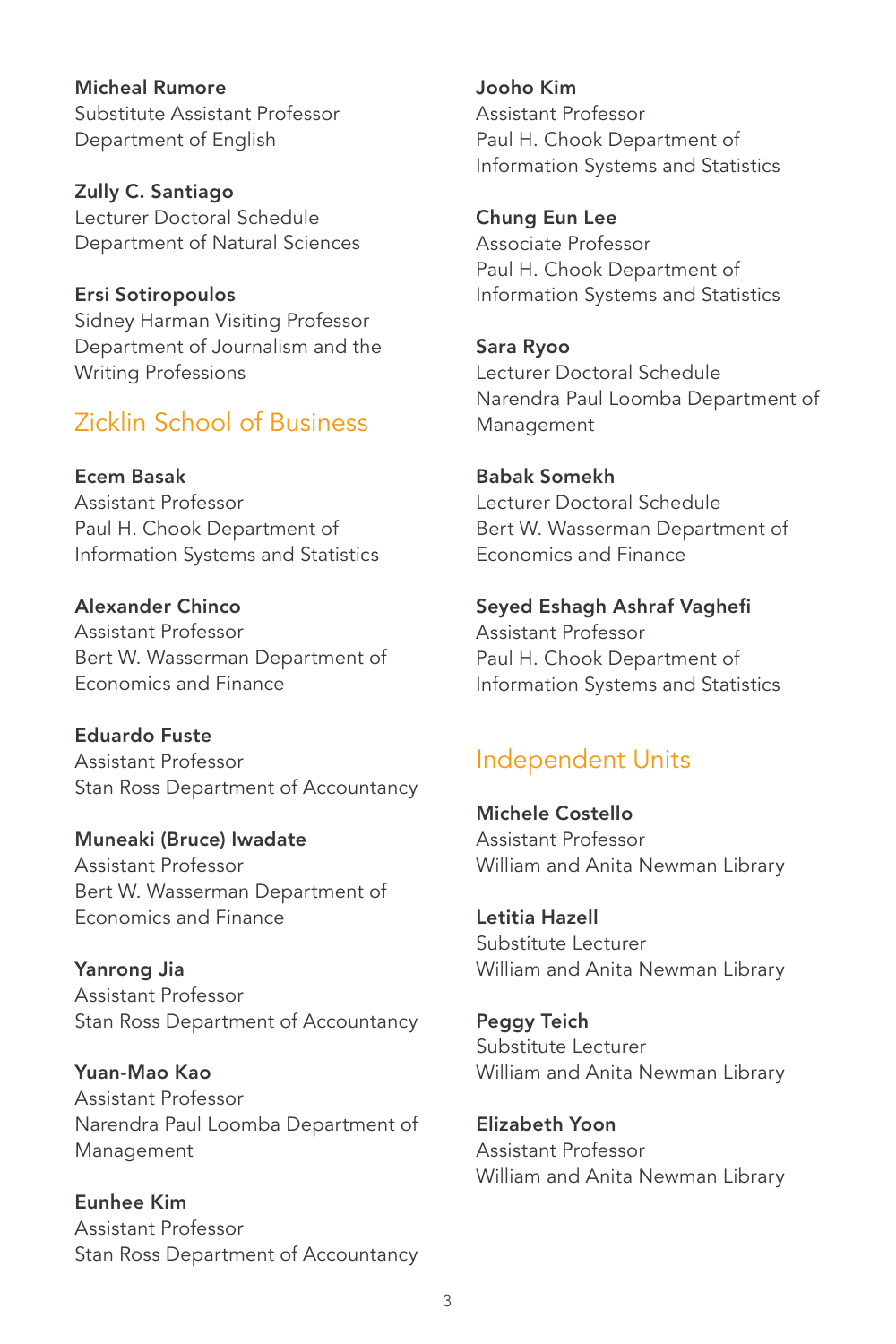#### NEWLY APPOINTED DEPARTMENT CHAIRS

George and Mildred Weissman School of Arts and Sciences

Eric Gander Professor Department of Communication Studies

Vera Haller Associate Professor Department of Journalism and the Writing Professions

Stephanie Golob Associate Professor Department of Political Science

## Zicklin School of Business

Donal Byard Professor Stan Ross Department of Accountancy *Interim*

## TENURE AND PROMOTION

George and Mildred Weissman School of Arts and Sciences

Lisa Blankenship Promotion to Associate Professor with Tenure Department of English

Anna L. Boozer Promotion to Professor Department of History

Matthew Eatough Promotion to Associate Professor with Tenure Department of English

Shelly Eversley Promotion to Professor Department of English

Jean P. Gaffney Promotion to Associate Professor with Tenure Department of Natural Sciences

John Stephen Gosnell Promotion to Associate Professor with Tenure Department of Natural Sciences

Dirk Kramer Promotion to Associate Professor with Tenure Department of Modern Languages and Comparative Literature

Mary McGlynn Promotion to Professor Department of English

Martina Nguyen Promotion to Associate Professor with Tenure Department of History

Andrew Obus Promotion to Associate Professor Department of Mathematics

Hagop Sarkissian Promotion to Professor Department of Philosophy

Adam Sheffer Promotion to Associate Professor with Tenure Department of Mathematics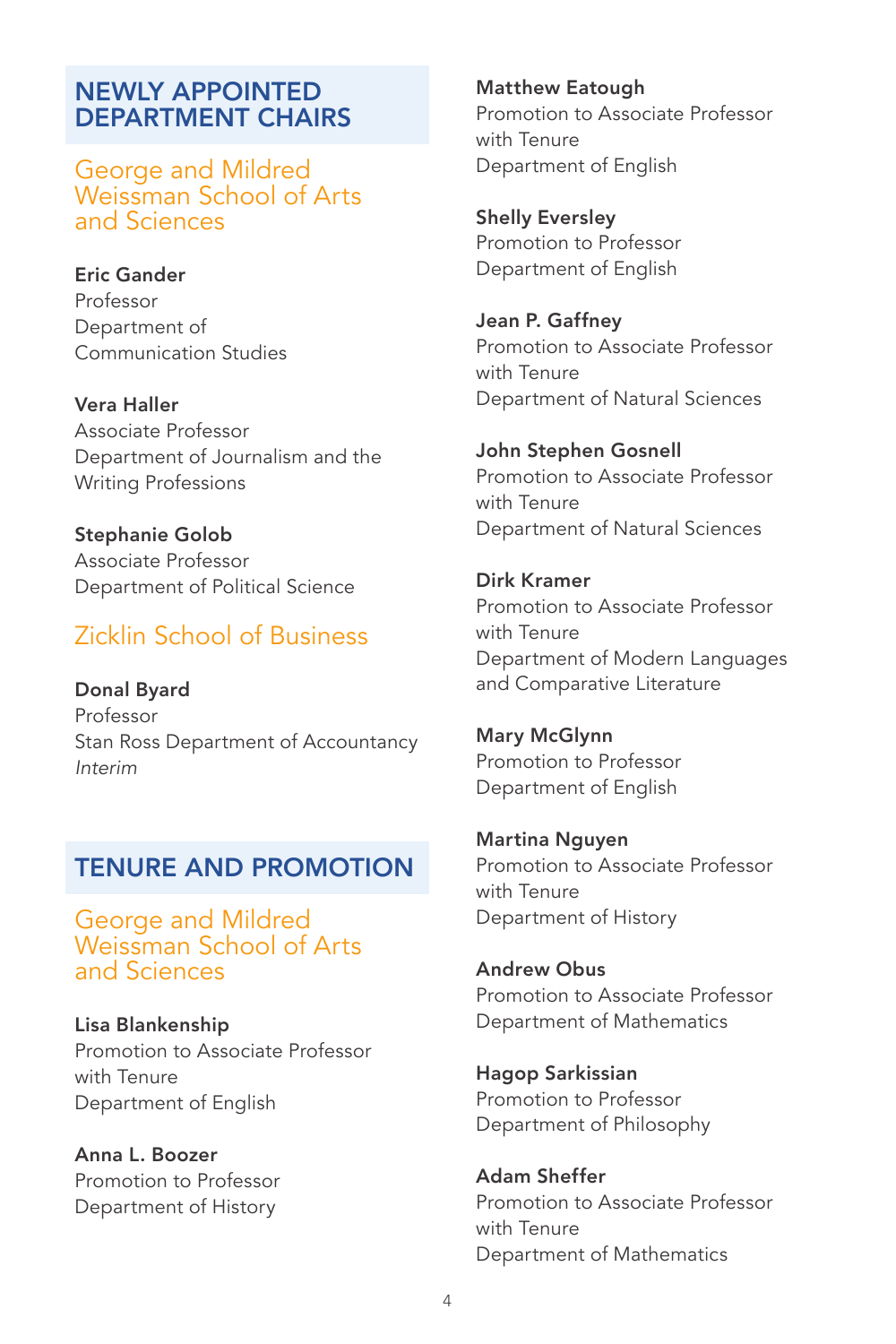Nicholas J. Sibrava Promotion to Associate Professor with Tenure Department of Psychology

Gregory J. Snyder Promotion to Professor Department of Sociology and Anthropology

Till Weber Promotion to Professor Department of Political Science

## Zicklin School of Business

Elisa Balabram Lecturer Narendra Paul Loomba Department of Management Granted Certificate of Continuous Employment

Maria Halbinger Promotion to Associate Professor with Tenure Narendra Paul Loomba Department of Management

Tracy Henry Lecturer Doctoral Schedule Bert W. Wasserman Department of Economics and Finance Granted Certificate of Continuous Employment

Mary Kern Promotion to Professor Narendra Paul Loomba Department of Management

Shan Li Promotion to Associate Professor with Tenure Narendra Paul Loomba Department of Management

Kamiar Rahnama Rad Promotion to Associate Professor with Tenure Paul H. Chook Department of Information Systems and Statistics

Weilei Shi Promotion to Professor Narendra Paul Loomba Department of Management

## **FACULTY** ACCOMPLISHMENTS

Austin W. Marxe School of Public and International Affairs

#### 2021 *CITY & STATE* '50 OVER 50' POWER LIST Nancy Aries

Interim Dean and Professor

Qualitative Comparative Analysis Paper Development Workshop, Best Paper Award Bin Chen Professor

Robert Wood Johnson Foundation, National Council for the State Board of Nursing/George Washington University Jessica Greene Professor and Robert P. Luciano Chair of Health Care Policy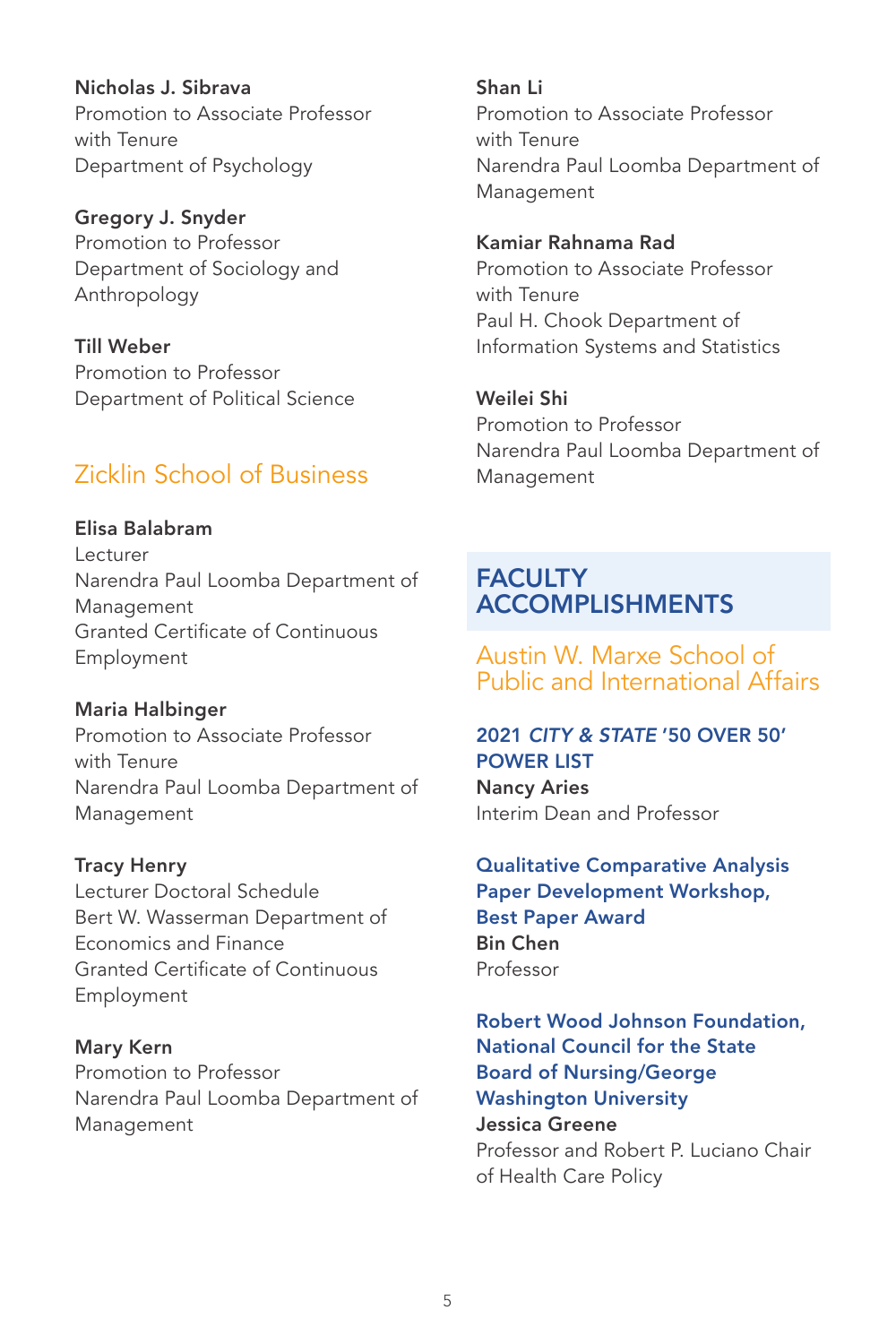Russell Sage Foundation Sanders D. Korenman Professor

#### Carnegie Corporation of New York

Zachariah C. Mampilly Professor and Austin W. Marxe Chair of International Affairs

Collaborative Africa Budget Reform Initiative Rahul Pathak Assistant Professor

Public Sociology in International Migration Award, American Sociological Association Eastern Sociological Association, President Robert C. Smith Professor

George and Mildred Weissman School of Arts and Sciences

#### Creative Impact Lab Cairo, Lead Artist Katherine Behar

Associate Professor Department of Fine and Performing Arts

Vincent DeSantis Prize, Eugenia M. Palmegiano Prize Vincent DiGirolamo Associate Professor Department of History

Frederick Jackson Turner Award, Merle Curti Social History Award, Liberty Legacy Foundation Award Johanna Fernandez Assistant Professor Department of History

#### Quant of the Year 2021, Risk.net James Gatheral Presidential Professor Department of Mathematics

#### American Society for Aesthetics

Outstanding Monograph Prize Jonathan Gilmore Associate Professor Department of Philosophy

#### Hudson River Foundation

John Stephen Gosnell Associate Professor Department of Natural Sciences

#### Villanova University/Waterhouse Family Institute Alison Griffiths University Distinguished Professor

Department of Communication Studies

## University of Rhode Island

(sub-award) David Gruber Presidential Professor Department of Natural Sciences

#### American Ethnological Society,

President Kenneth Guest Professor Department of Sociology and Anthropology

#### Department of Energy

Jamal Jalilian-Marian and Adrian Dumitru Professors Department of Natural Sciences

#### National Science Foundation

Matthew Junge Assistant Professor Department of Mathematics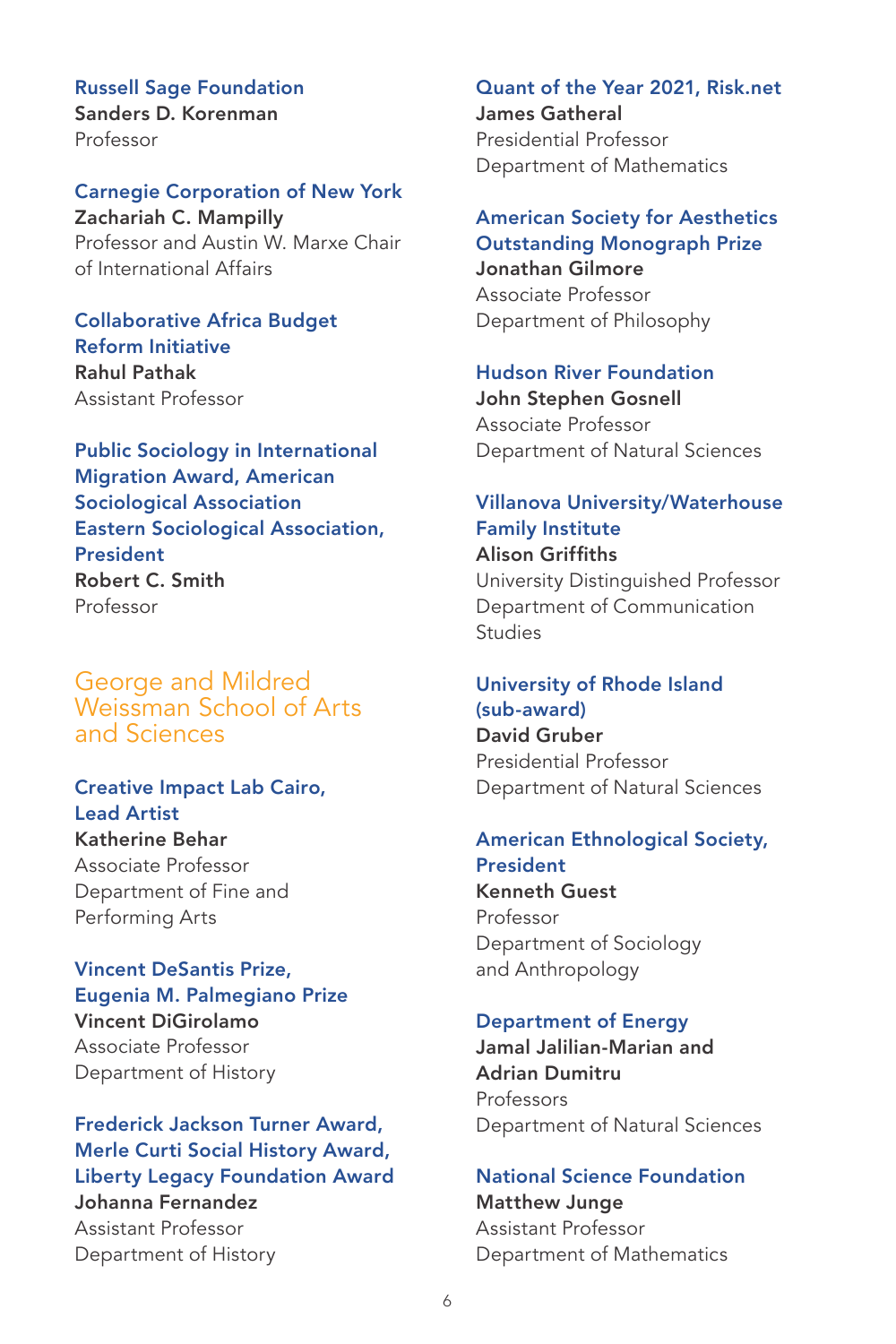#### *Frontiers of Psychology,*  Associate Editor Jennifer Mangels Chair and Professor Department of Psychology

#### Simons Foundation, National Science Foundation – **CAREER**

Andrew Obus Assistant Professor Department of Mathematics

2021 M. Scott Myers Award for Applied Research in the Workplace, Society for Industrial and Organizational Psychology Charles Scherbaum Professor Department of Psychology

National Science Foundation– Infrastructure Award, National Science Foundation –Research Experience for Undergraduates Adam Sheffer Associate Professor Department of Mathematics

## National Science Foundation Pablo Soberón-Bravo Assistant Professor

Department of Mathematics

#### New York Restoration Project

Chester Zarnoch Associate Professor Department of Natural Sciences

Society for Industrial and Organizational Psychology Foundation, National Science Foundation Zhiaina Zhou Assistant Professor Department of Psychology

## Zicklin School of Business

## *Decision Sciences,* Associate Editor

Tolga Aydinliyim Associate Professor Narendra Paul Loomba Department of Management

#### *European Journal of Information Systems,* Senior Editor

Raquel Benbunan-Fich Professor Paul H. Chook Department of Information Systems and Statistics

#### *Journal of Consumer Psychology,* Editor-in-Chief

Lauren Block Professor and Lippert Chair in Marketing Allen G. Aaronson Department of Marketing and International Business

*Business and Society,* Associate Editor

Naomi Gardberg Associate Professor Narendra Paul Loomba Department of Management

#### Best Practitioner Paper Award, Advertising Research Foundation Mahima Hada

Associate Professor Allen G. Aaronson Department of Marketing and International Business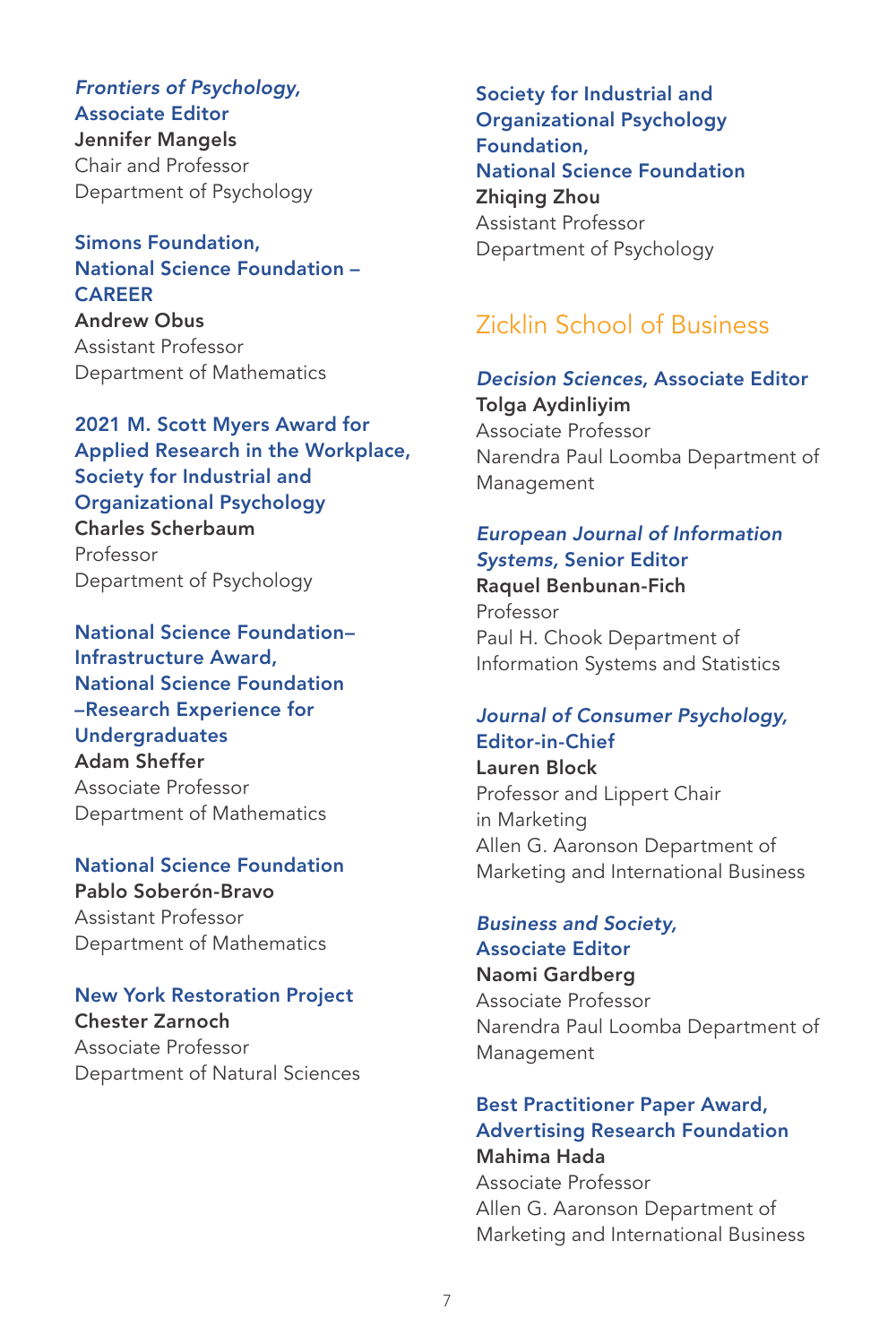#### Best Paper–Entrepreneurship Division, Academy of Management Romi Kher

Assistant Professor Narendra Paul Loomba Department of Management

#### Best Paper in Track Award, International Conference on Information Systems

Chul Kim Assistant Professor Allen G. Aaronson Department of Marketing and International Business

#### Best Reviewer Award, *Journal of Consumer Psychology*

Pragya Mathur Associate Professor Allen G. Aaronson Department of Marketing and International Business

#### B Lab and B Academics Grant on Business and the Sustainable Development Goals in the Global South

Ivan Montiel Associate Professor Narendra Paul Loomba Department of Management

#### Best Theory Paper Award, Academy of International Business/Florida International University Lilac Nachum

Professor Allen G. Aaronson Department of Marketing and International Business

#### Ranked in the Top 2% of Researchers Worldwide by SCOPUS Sankar Sen

Professor and Lawrence and Carol Zicklin Chair in Corporate Integrity and Governance Allen G. Aaronson Department of Marketing and International Business

#### Best Reviewer Award, *Journal of Consumer Psychology*

Ana Valenzuela Professor Allen G. Aaronson Department of Marketing and International Business

## 25+ YEARS OF SERVICE

#### Austin W. Marxe School of Public and International Affairs

Nancy Aries Interim Dean and Professor

David S. Birdsell Professor

Jonathan Engel Professor

Sanders D. Korenman Professor

Thomas J. Main Professor

Jerry Mitchell Professor

Douglas Muzzio Professor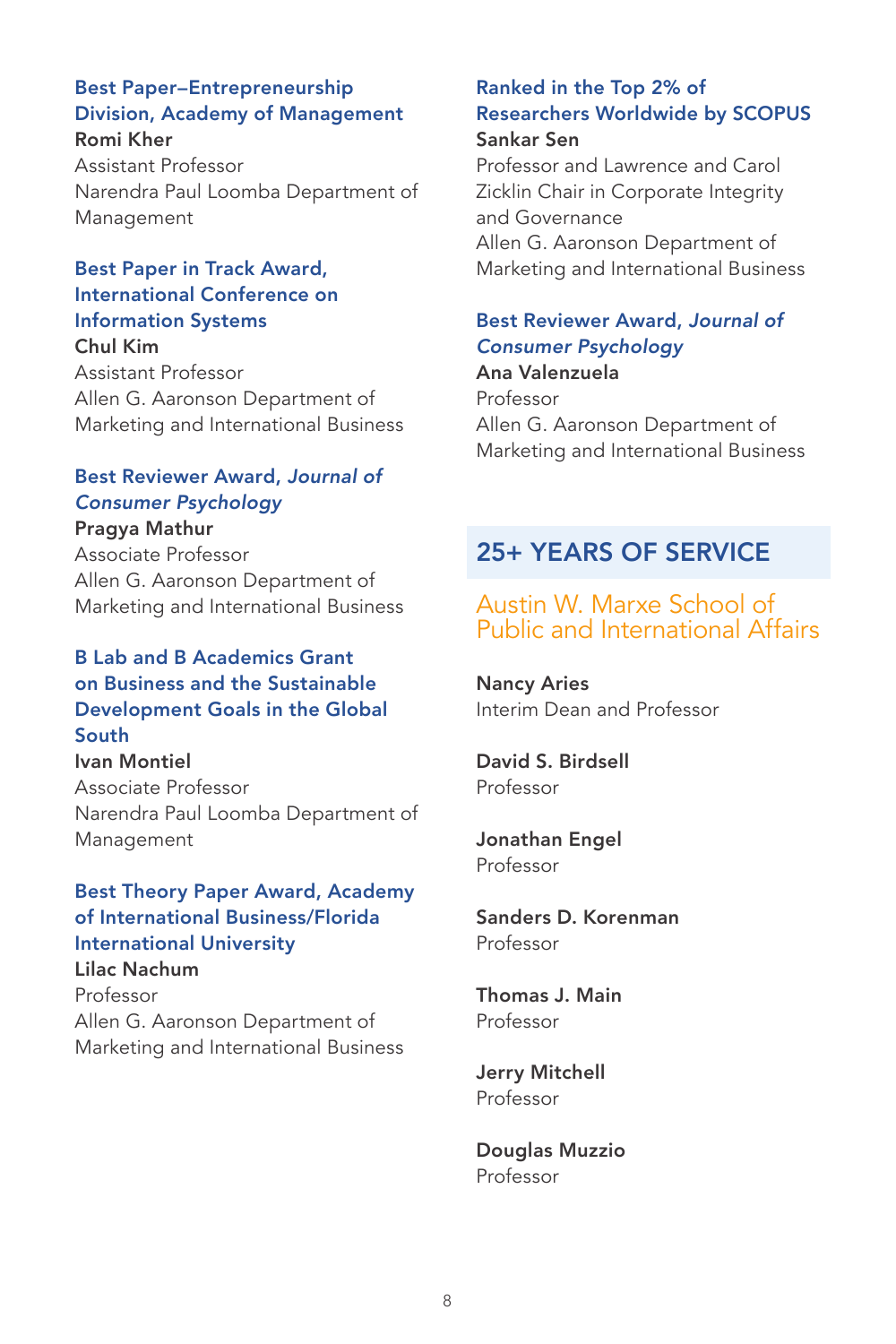Neil J. Sullivan Professor

Daniel Williams Professor

George and Mildred Weissman School of Arts and Sciences

Ruth Adler Professor Department of Modern Languages and Comparative Literature

Glenn Lee Albright Associate Professor Department of Psychology

Arthur Apter University Distinguished Professor Department of Mathematics

William Boddy Professor Department of Communication Studies

John Brenkman University Distinguished Professor Department of English

Harold Brent Professor Department of English

Olga Casanova-Burgess Professor Department of Modern Languages and Comparative Literature

Sultan Catto Professor Department of Natural Sciences Carolle Charles Associate Professor Department of Sociology and Anthropology

Mitchell S. Cohen Professor Department of Political Science

Gerard Dalgish Professor Department of English

Bridgett M. Davis Professor Department of Journalism and the Writing Professions

Gerald D. DeMaio Associate Professor Department of Political Science

Alan DiGaetano Professor Department of Political Science

Mindy Engle-Friedman Associate Professor Department of Psychology

Judith Entes Associate Professor Department of English

Wayne Finke Associate Professor Department of Modern Languages and Comparative Literature

Benedetto Fontana Professor Department of Political Science

Elisabeth Gareis Professor Department of Communication Studies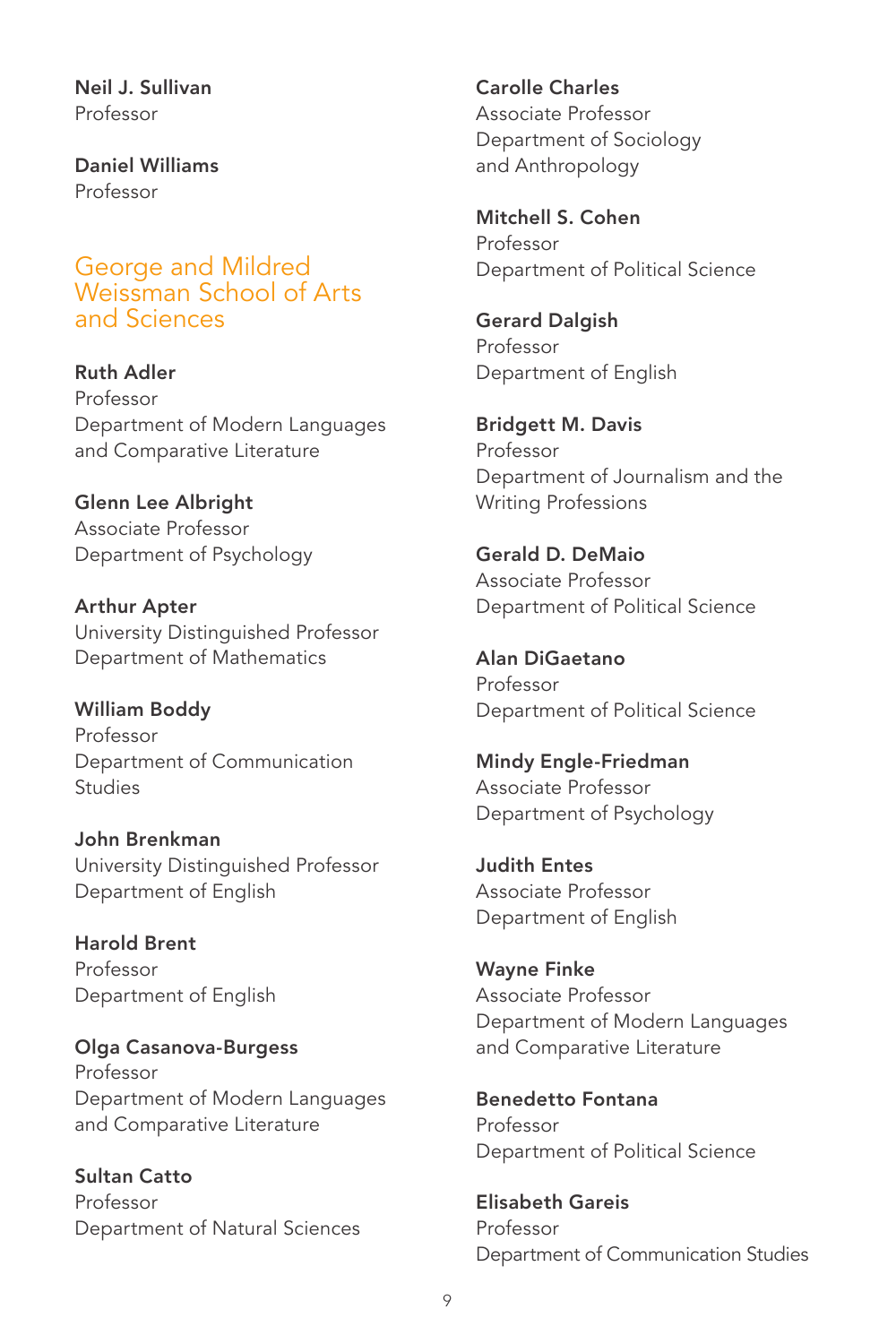Warren B. Gordon Chair and Professor Department of Mathematics

Alison Griffiths University Distinguished Professor Department of Communication Studies

Christopher Hallowell Professor Department of Journalism and the Writing Professions

Thomas Halper Professor Department of Political Science

Miriam Hausman Professor Department of Mathematics

Gary Hentzi Associate Dean and Associate Professor Department of English

Peter Hitchcock Professor Department of English

Samuel D. Johnson Jr. Professor Department of Psychology

Bruce W. Jordan Professor Department of Mathematics

Carmel Jordan Associate Professor Department of English

Douglas P. Lackey Professor Department of Philosophy Philip Lambert Professor Department of Fine and Performing Arts

Gail Levin University Distinguished Professor Department of Fine and Performing Arts

Arthur Lewin Associate Professor Department of Black and Latino Studies

Meir Lubetski Professor Department of Modern Languages and Comparative Literature

Boris Maizel Lecturer Doctoral Schedule Department of Philosophy

Eugene Marlow Professor Department of Journalism and the Writing Professions

Elena M. Martínez Professor Department of Modern Languages and Comparative Literature

William T. McClellan Associate Professor Department of English

David P. O'Brien Professor Department of Psychology

Jana O'Keefe Bazzoni Chair and Professor Department of Communication Studies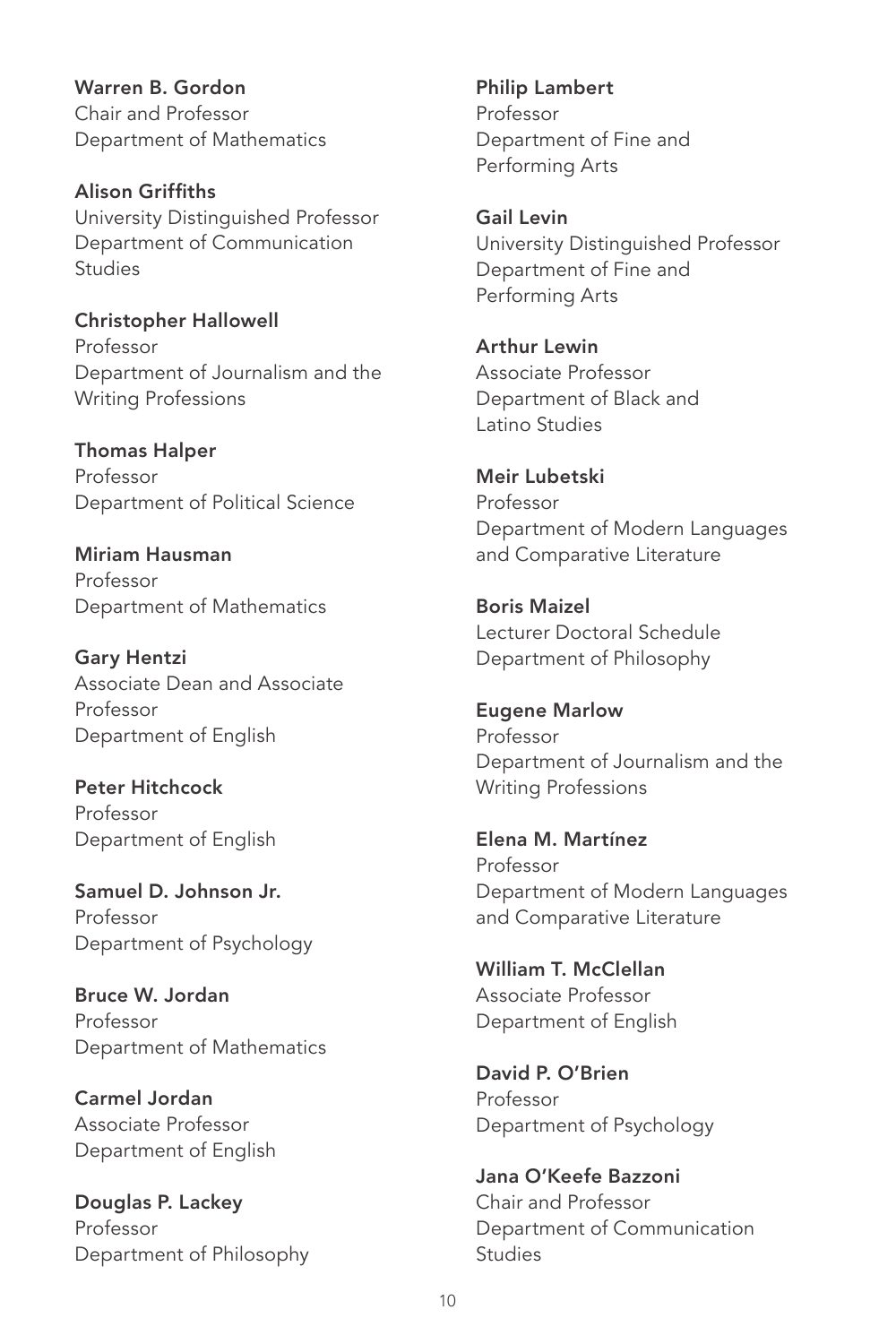Peter Orland Professor Department of Natural Sciences

Glenn Petersen Professor Department of Sociology and Anthropology

Jakob Reich Associate Professor Department of Mathematics

Elizabeth Reis Associate Professor Department of Psychology

Alvany Rocha Professor Department of Mathematics

Barbara Katz Rothman Professor Department of Sociology and Anthropology

Grace Schulman University Distinguished Professor Department of English

Lauren Silberman Professor Department of English

Dennis Slavin Associate Provost and Associate Professor Department of Fine and Performing Arts

Anne Swartz Chair and Professor Department of Fine and Performing Arts

Claude E. Taylor Lecturer Department of English

Andrew Tomasello Associate Professor Department of Fine and Performing Arts

Randolph Trumbach Professor Department of History

John H. Wahlert Chair and Professor Department of Natural Sciences

Franco Zangrilli Professor Department of Modern Languages and Comparative Literature

## Zicklin School of Business

Linda Allen Professor and William F. Aldinger Chair in Banking and Finance Bert W. Wasserman Department of Economics and Finance

Elliot Axelrod Professor Department of Law

Ann Brandwein Professor Paul H. Chook Department of Information Systems and Statistics

Douglas R. Carmichael Eli and Claire Mason Professor in **Accountancy** Stan Ross Department of Accountancy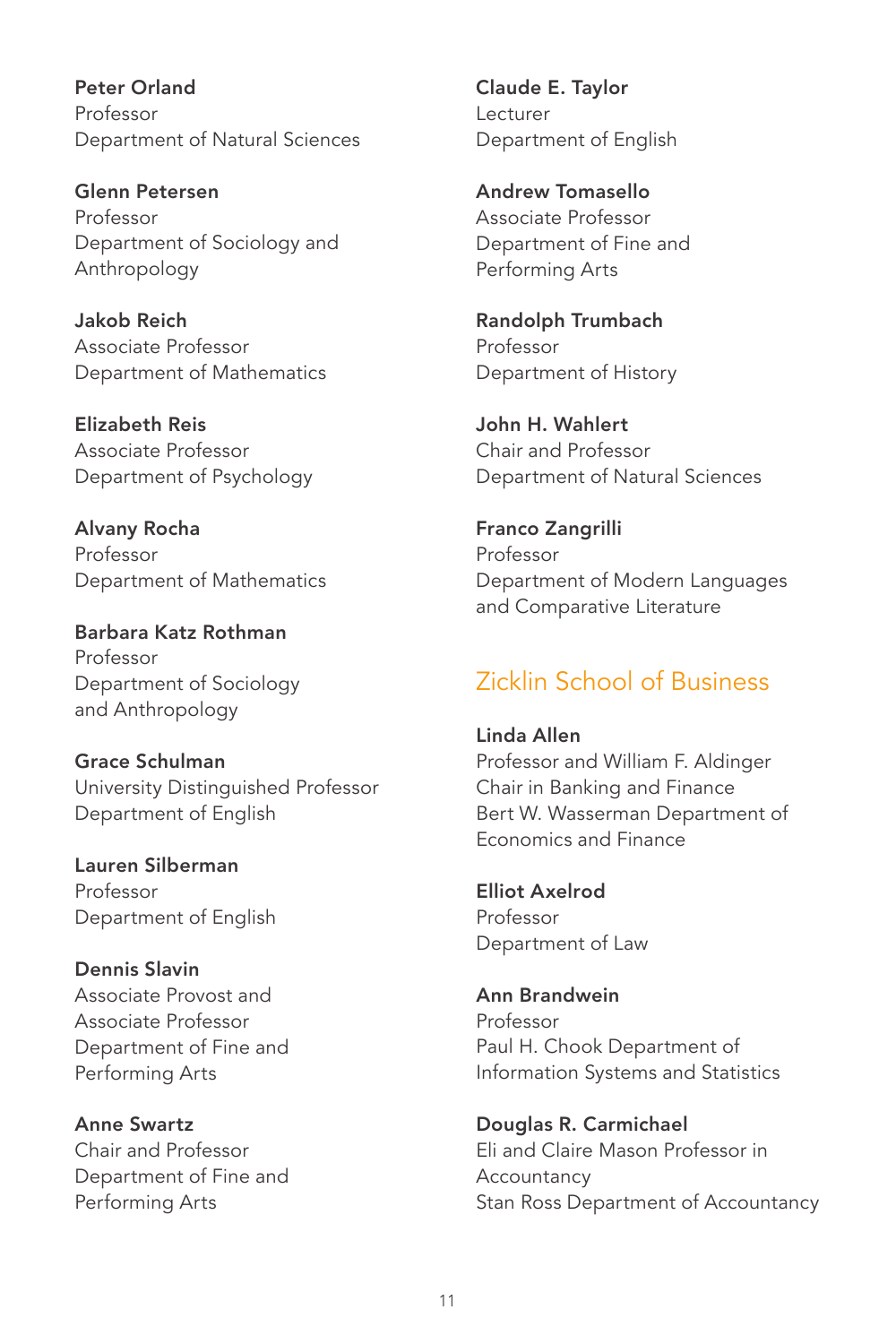Ta-Lung William Chien Professor Narendra Paul Loomba Department of Management

Albert Croker Professor Paul H. Chook Department of Information Systems and Statistics

Eleonora Curlo Associate Professor Allen G. Aaronson Department of Marketing and International Business

Harry Z. Davis Professor Stan Ross Department of Accountancy

Hanan Eytan Associate Professor Bert W. Wasserman Department of Economics and Finance

Nermin Eyuboglu Chair and Professor Allen G. Aaronson Department of Marketing and International Business

Jack Clark Francis Professor Bert W. Wasserman Department of Economics and Finance

Linda Friedman Professor Paul H. Chook Department of Information Systems and Statistics

Christos Giannikos Professor Bert W. Wasserman Department of Economics and Finance

Stephen J. Gould Professor Allen G. Aaronson Department of Marketing and International Business

Andreas Grein

Professor Allen G. Aaronson Department of Marketing and International Business

Shulamith Gross Professor Paul H. Chook Department of Information Systems and Statistics

Giora Harpaz Professor Bert W. Wasserman Department of Economics and Finance

Christopher Hessel Professor Bert W. Wasserman Department of Economics and Finance

Larry Huckins Assistant Professor Bert W. Wasserman Department of Economics and Finance

Theodore Joyce Professor Bert W. Wasserman Department of Economics and Finance

Norman Kleinberg Associate Professor Bert W. Wasserman Department of Economics and Finance

Richard Kopelman Professor Narendra Paul Loomba Department of Management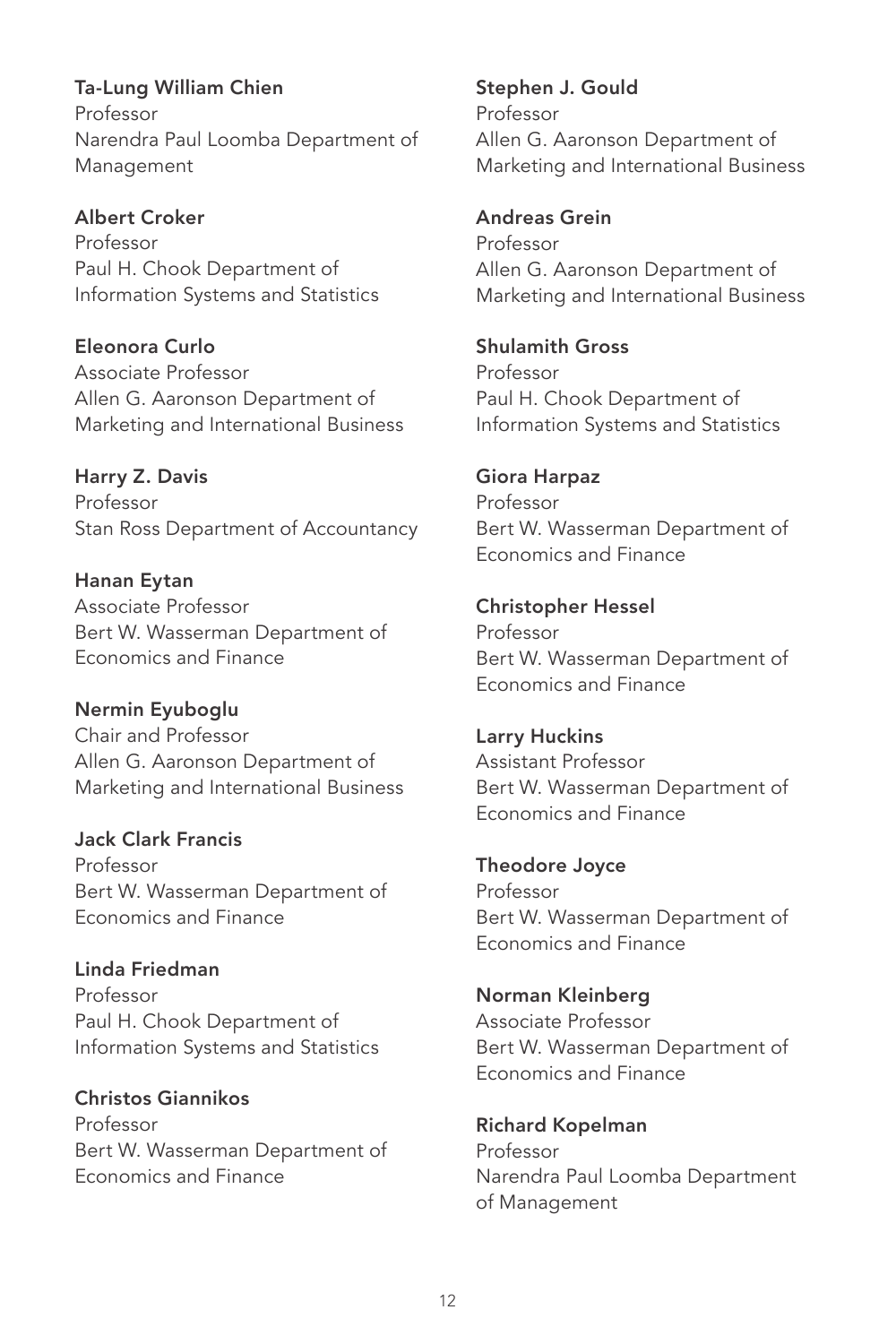Myung-Soo Lee Professor Allen G. Aaronson Department of Marketing and International Business

J. David Lichtenthal Professor Allen G. Aaronson Department of Marketing and International Business

Steven Lilien Eli and Claire Mason Professor and Irving Weinstein Professor in Accountancy Stan Ross Department of Accountancy

Seth Lipner Professor Department of Law

Narendra Paul Loomba Professor Narendra Paul Loomba Department of Management

Steven H. Lustgarten Professor Bert W. Wasserman Department of Economics and Finance

Barry Ma Associate Professor Bert W. Wasserman Department of Economics and Finance

Terrence Martell Professor and Emmanuel Saxe Chair in Finance Bert W. Wasserman Department of Economics and Finance

Joseph Onochie Associate Professor Bert W. Wasserman Department of Economics and Finance

Michael A. Palley Professor Paul H. Chook Department of Information Systems and Statistics

Joel Rentzler Professor Bert W. Wasserman Department of Economics and Finance

Hannah Rothstein Professor Narendra Paul Loomba Department of Management

William J. Ruland Professor Stan Ross Department of Accountancy

Hirokazu Takada Professor Allen G. Aaronson Department of Marketing and International Business

Isak Taksa Associate Professor Paul H. Chook Department of Information Systems and Statistics

Abdullah Tansel Professor Paul H. Chook Department of Information Systems and Statistics

Lawrence G. Tatum Associate Professor Paul H. Chook Department of Information Systems and Statistics

Gloria Penn Thomas Professor Allen G. Aaronson Department of Marketing and International Business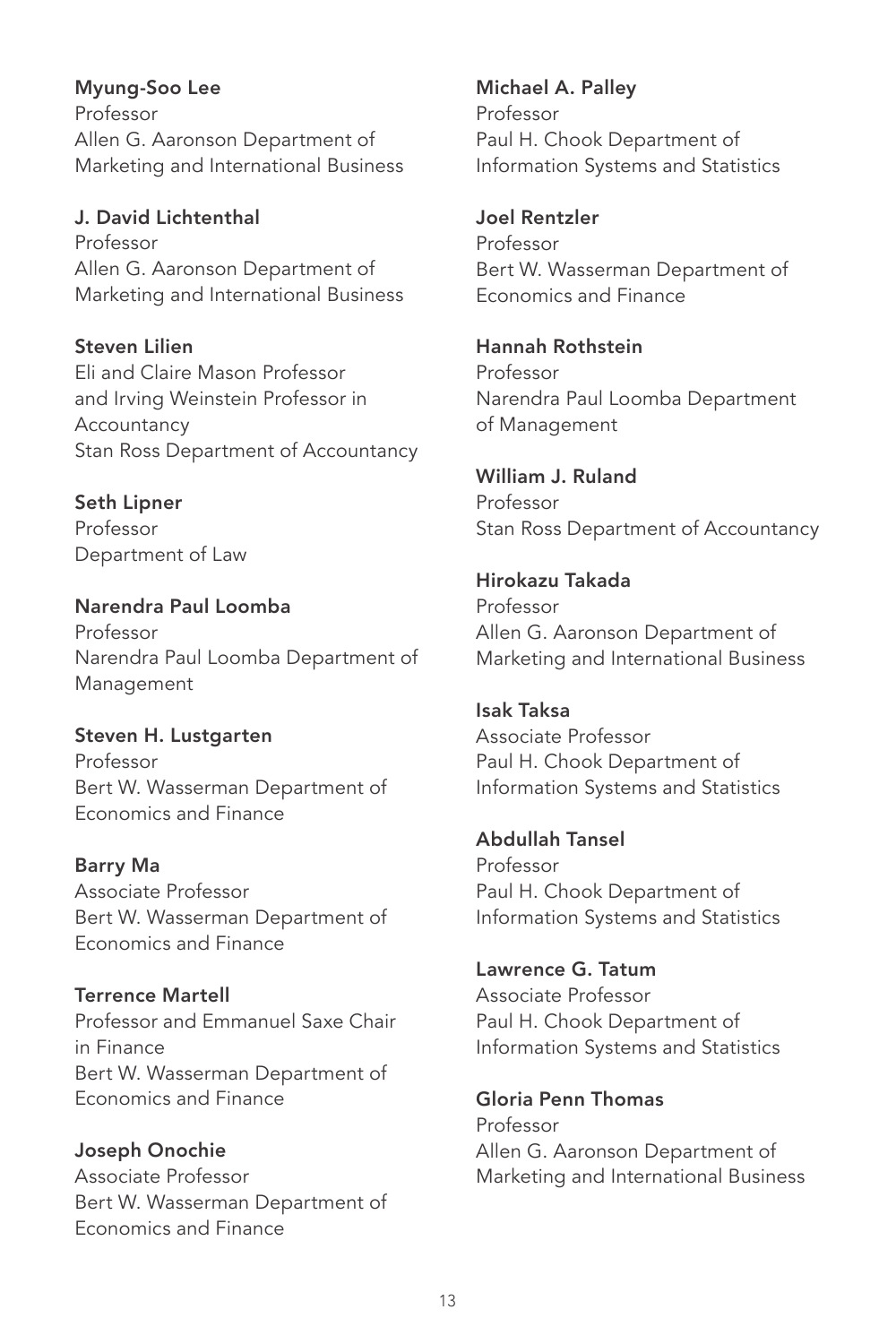Cynthia Thompson Professor Narendra Paul Loomba Department of Management

Anthony Tinker Professor Stan Ross Department of Accountancy

Emre A. Veral Chair and Professor Narendra Paul Loomba Department of Management

Donald Vredenburgh Professor Narendra Paul Loomba Department of Management

Paula G. Walter Professor Department of Law

Gwendolyn Webb Associate Dean and Professor Bert W. Wasserman Department of Economics and Finance

## Independent Units

Sheau-Yueh J. Chao Professor William and Anita Newman Library

Qun Gerry Jiao Professor William and Anita Newman Library

Gloria Paulus Lecturer Percy Ellis Sutton SEEK Program

Bobbie Pollard Associate Professor William and Anita Newman Library

## RETIREMENTS\*

George and Mildred Weissman School of Arts and Sciences

Lourdes Gil Lecturer Department of Black and Latino Studies

Gayana Jurkevich Professor Emeritus Department of Modern Languages and Comparative Literature

Leonard Sussman Professor Emeritus Department of Fine and Performing Arts

## Zicklin School of Business

Robert Colson Distinguished Lecturer Stan Ross Department of Accountancy

Lie-Fern Hsu Associate Professor Narendra Paul Loomba Department of Management

Stuart Schulman Professor Emeritus Narendra Paul Loomba Department of Management

## Independent Units

Rita Ormsby Associate Professor William and Anita Newman Library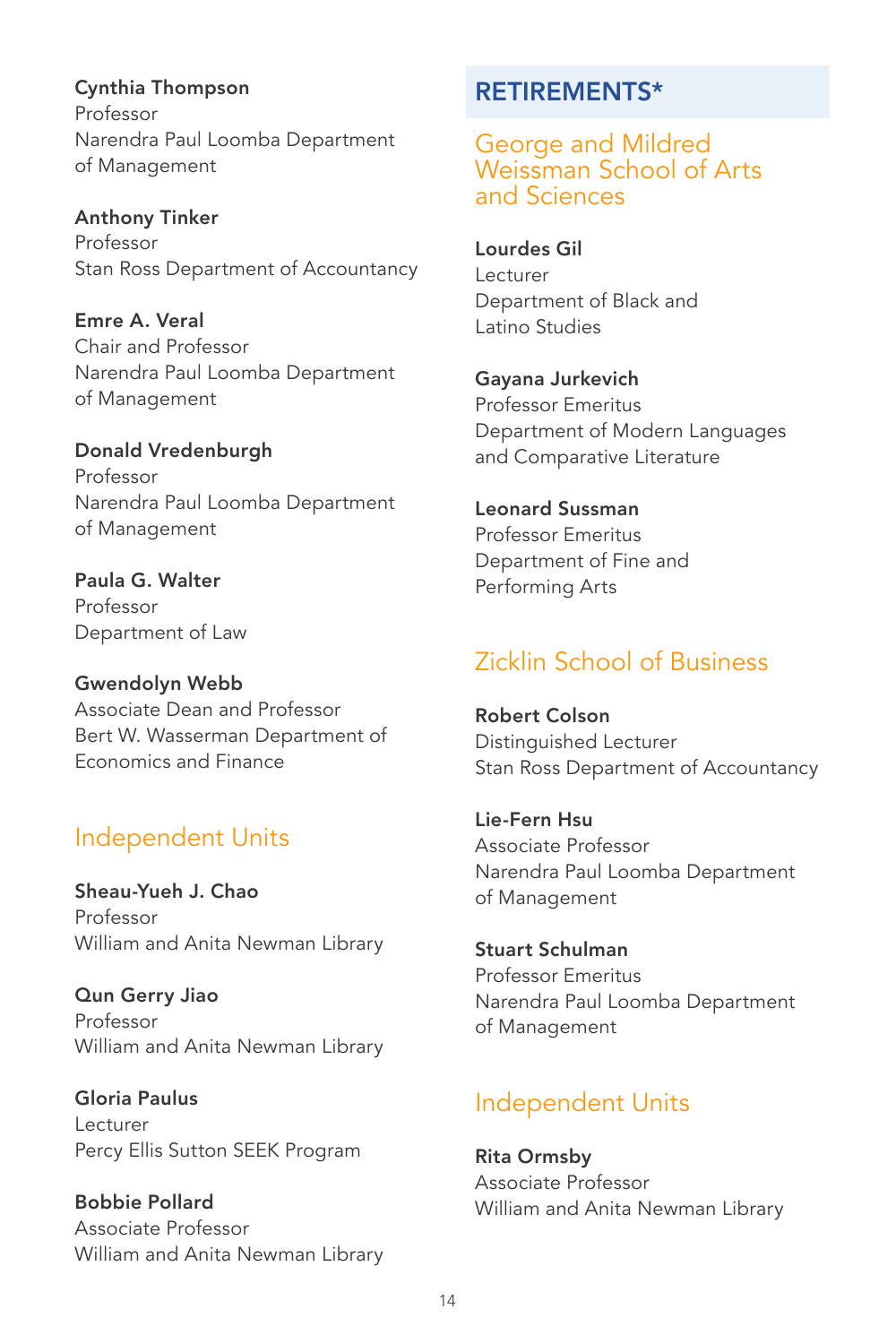#### Sandra Shoiock Roff

Professor Emeritus William and Anita Newman Library

## IN MEMORIAM

## Zicklin School of Business

#### Robert Blau

Lecturer Paul H. Chook Department of Information Systems and Statistics

#### Kishore Tandon

Professor Bert W. Wasserman Department of Economics and Finance

*\*Those who retired between August 2, 2020 and August 1, 2021.*